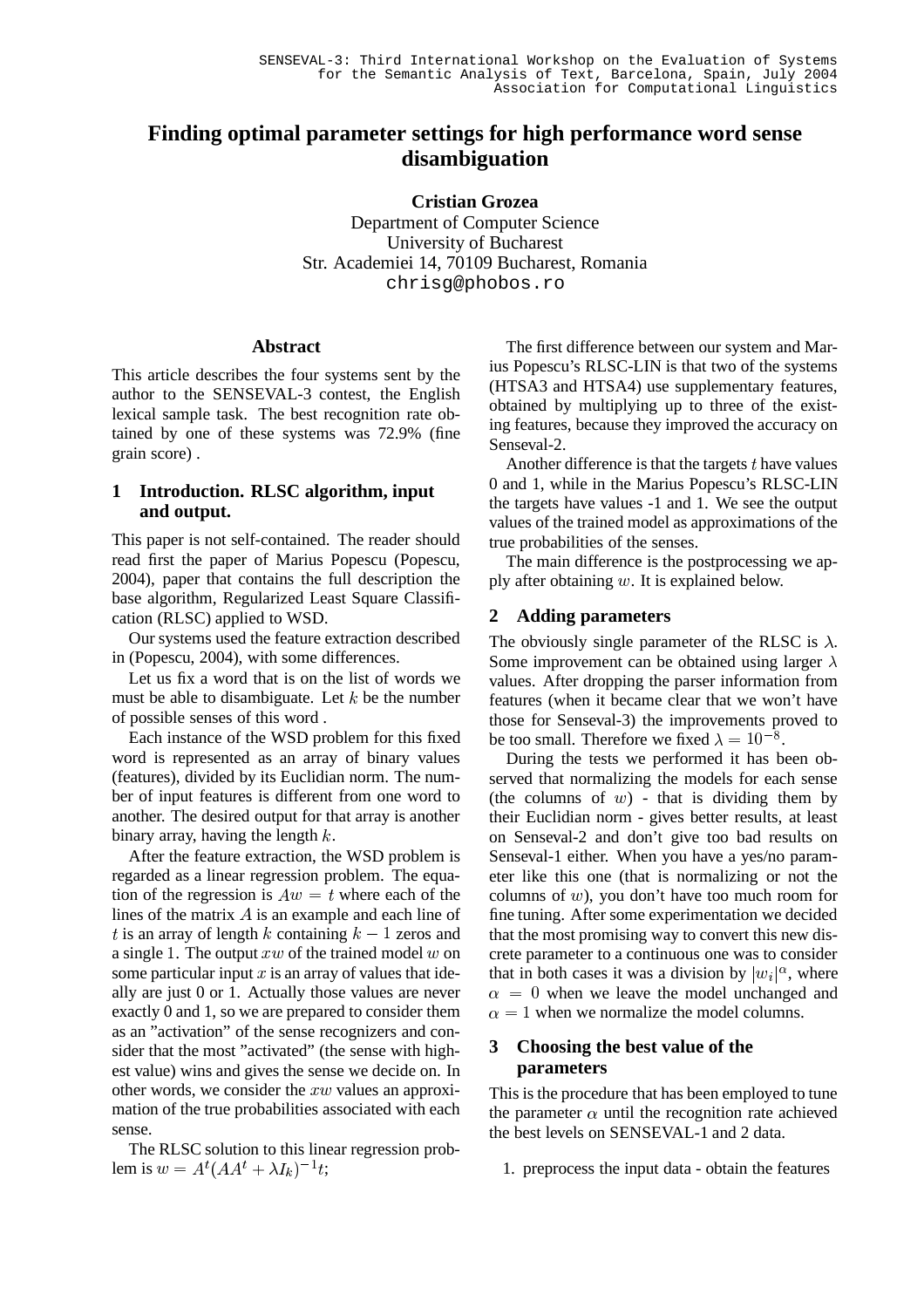- 2. compute  $w = A^t (A A^t + \lambda I_k)^{-1} t$
- 3. for each  $\alpha$  from 0 to 1 with step 0.1
- 4. test the model (using  $\alpha$  in the postprocessing phase and then the scoring python script)

At this point we were worried by the lack of any explanation (and therefore the lack of any guarantee about performance on SENSEVAL-3). After some thinking on the strengths and weaknesses of RLSC it became apparent that RLSC implicitly incorporates a Bayesian style reasoning. That is, the senses most frequent in the training data lead to higher norm models, having thus a higher aposteriori probability. Experimental evidence was obtained by plotting graphs with the sense frequencies near graphs with the norms of the model's columns.

If you consider this, then the correction done was more or less dividing implicitly by the empiric frequency of the senses in the training data. So, we switched to dividing the columns  $w_i$  by the observed frequency  $f_i$  of the *i*-th sense instead of the norm  $|w_i|$ . This lead to an improvement on SENSEVAL-2, so this is our base system HTSA1:

Test procedure for HTSA1:

1. Postprocessing: correct for  $i=1..k$  the model  $w_i$  by doing  $w_i = w_i/f_i^{\alpha}$ 

For each test input  $x$  do 2,3

2. Compute the output  $y = xw$  for the input x

3. Find the maximum component of  $u$ . Its position is the label returned by the algorithm for the the input  $x$ .

Please observe that, because of the linearity, the correction can be performed on  $y$  instead of  $w$ , just after the step 2 :  $y_i = y_i / f_i$ . For this reason we call this correction "postprocessing".

### **4 Description of the systems. Performance.**

Here is a very short description of our systems. It describes what they have in common and what is different, as well which is their performance level (recognition rate).

There are four flavors of the same algorithm, based on RLSC. They differ by the preprocessing and by the postprocessing done (name and explanation is under each graphic).



HTSA1: implicit correction of the frequencies, by dividing the output confidences of the senses by the  $frequency^{\alpha}$ ; The graphic shows how the recognition rate depends on  $\alpha$  on SENSEVAL-1.



HTSA1 on SENSEVAL-2 - the recognition rated depicted as a function of  $\alpha$ 



HTSA2: explicit correction of the frequencies, by multiplying the output confidences by a certain decreasing function of frequency, that tries to approximate the effect of the postprocessing done by HTSA1; here the performance on SENSEVAL-2 as a function of  $\alpha$ .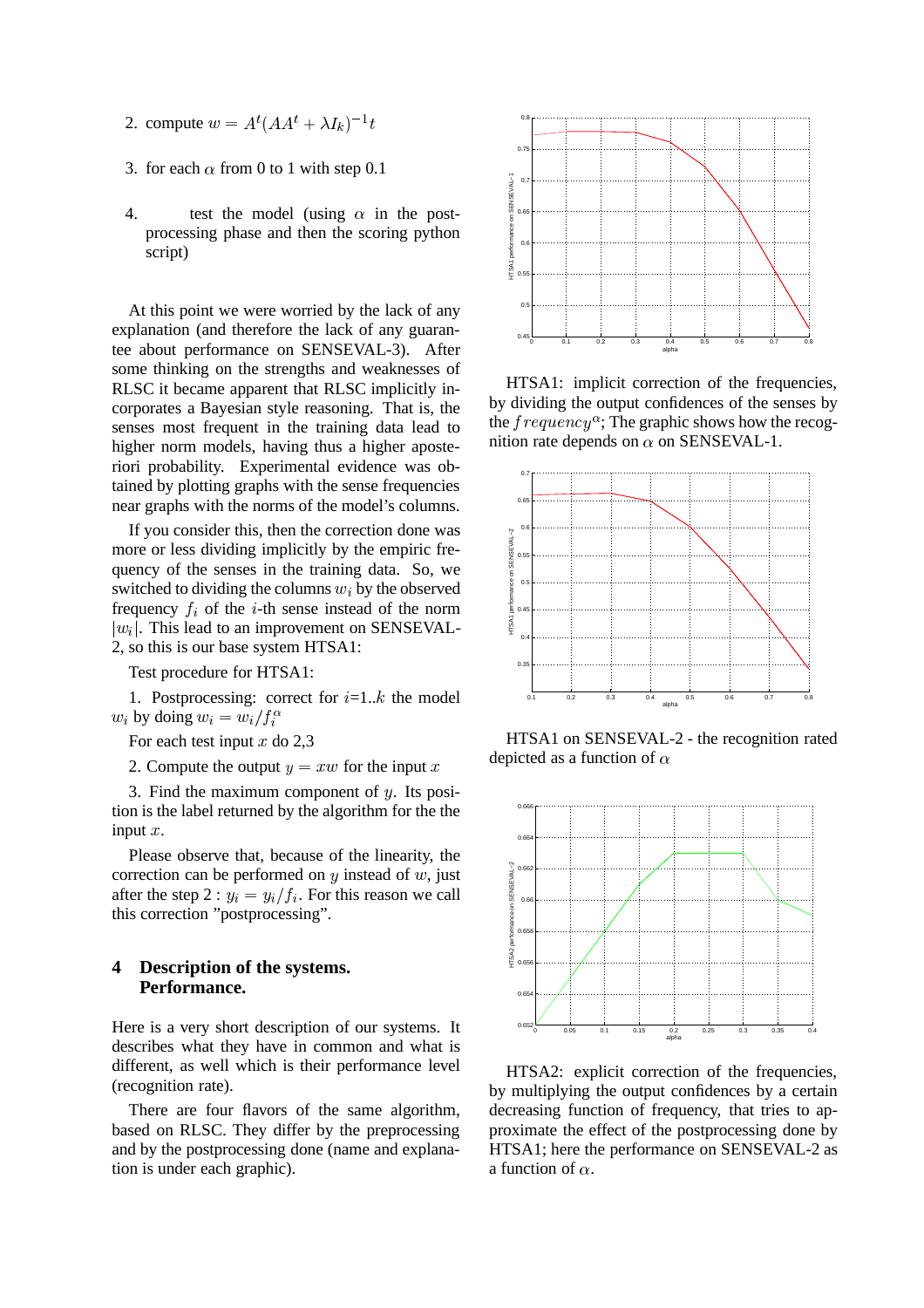

HTSA3: like HTSA1, with a preprocessing that adds supplementary features by multiplying some of the existing ones; here the performance on SENSEVAL-2 as a function of  $\alpha$ .

The supplementary features added to HTSA3 and HTSA4 are all products of two and three local context features. This was meant to supply the linear regression with some nonlinear terms, giving thus the algorithm the possibility to use conjunctions.



Was our best result lucky? Here is the performance graph of HTSA3 on SENSEVAL-3 as a function of  $\alpha$ . As we can see, any  $\alpha$  between 0.2 and 0.3 would have given accuracies between 72.6% and  $\sqrt{2}$  $72.9\%$  .



ing described above. Here the performance on SENSEVAL-2 as a function of  $\alpha$ .



The performance of HTSA4 on SENSEVAL-3 as a function of  $\alpha$ .

What can be seen on this graphic is that  $\alpha = 0.2$ was not such a good choice for SENSEVAL-3. Instead,  $\alpha = 0.45$  would have achieved a recognition rate of  $72.9\%$ . In other words, the best value of  $\alpha$  on SENSEVAL-2 is not necessary the best on SENSEVAL-3. The next section discusses alternative ways of "guessing" the best values of the parameters, as well as why they won't work in this case.

#### **5 Cross-validation. Possible explanations of the results**

The common idea of HTSA 1,2,3 and 4 is that a slight departure from the Bayes apriori frequencies improves the accuracy. This is done here by postprocessing and works on any method that produces probabilities/credibilities for all word senses. The degree of departure from the Bayes apriori frequencies can be varied and has been tuned on Senseval-1 and Senseval-2 data until the optimum value  $\alpha$  = 0.2 has been determined.

Of course, there was still no guarantee on how good will be the performance on SENSEVAL-3. The natural idea is to apply cross-validation to determine the best  $\alpha$  using the current training set. We tried that, but a very strange thing could be observed. On both SENSEVAL-1 and SENSEVAL-2 the cross-validation indicated that values of  $\alpha$ around  $\theta$  should have been better than  $0.2$ .

We see this as an indication that the distribution of frequencies on the test set does not fully match with the one of the train set. This could be an explanation about why it is better to depart from the Bayesian style and to go toward the maximum verosimility method. We think that this is exactly what we did.